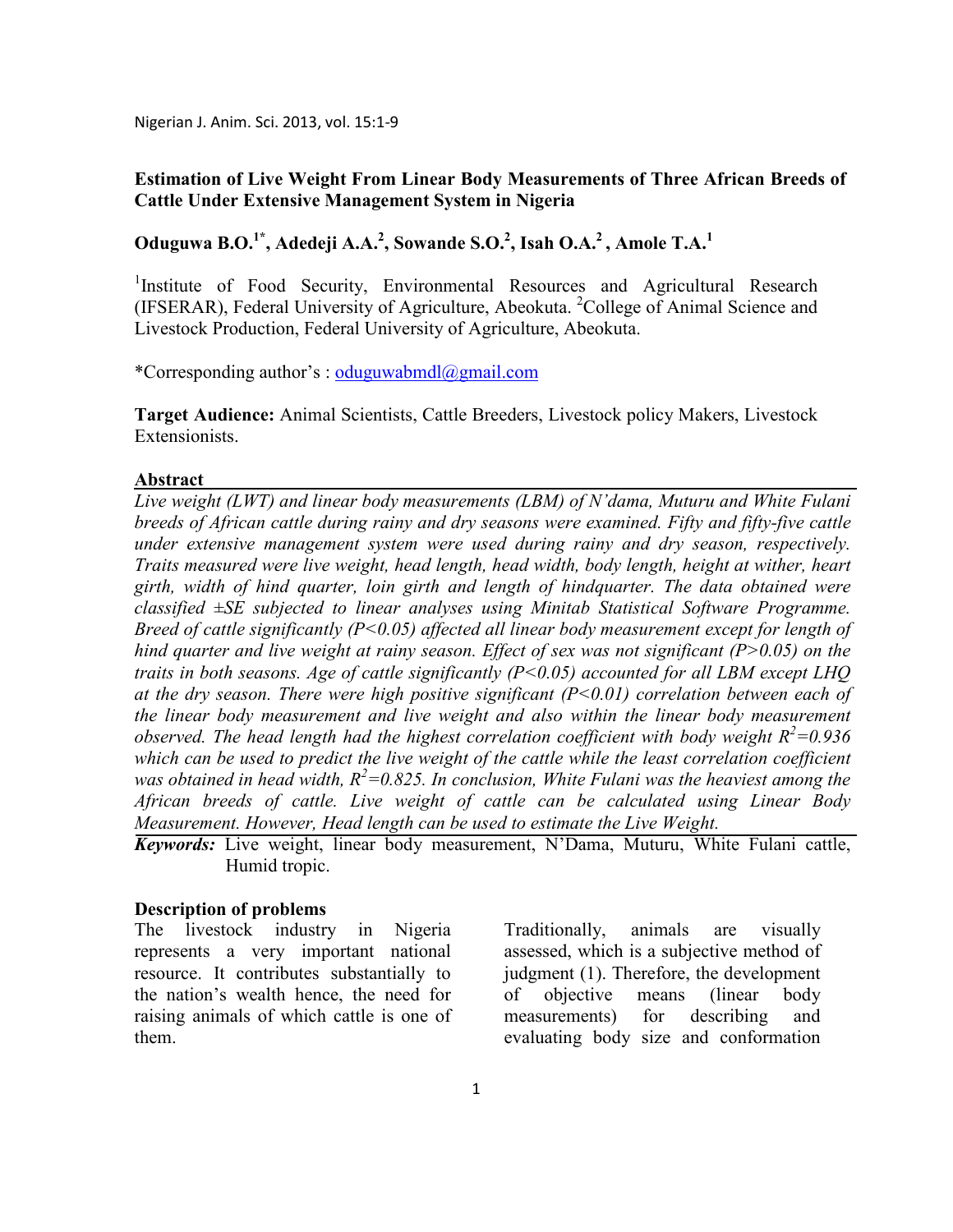characteristics would overcome many of the problems associated with visual evaluation (2). The body weight of live animal is the most comprehensive<br>measurement of growth generally measurement of growth generally available, but it is particularly subjected to short term changes.

Linear measurements can be used as indicator of weight changes and maturing rate in cattle and sheep (3, 4). Linear body measurements have been used severally to characterize breeds, evaluate breed performance and predict live weight gain. It has also being used to study the effect of crossbreeding and as a criterion for selecting replacement animals and evaluating breed in a controlled environment (2, 5). However, there are scanty information in literature on the effect of breed, sex and age on live weight and linear body measurement in South Western Nigeria. This study was designed to compare the effect of breed, sex and age on weight and linear body measurements of Ndama, Muturu and White Fulani cattle.

## **Materials and Methods**

This study was carried out at the Cattle Production Unit of the Teaching and Research Farm, Federal University of Agriculture, Abeokuta, Nigeria. Fifty and fifty-five breeds of N'dama, Muturu and White Fulani cattle breeds were used. 20 N'dama, 12 Muturu and 18 White Fulani were used during the rainy season while 20 N'dama 12 Muturu and 23 White Fulani were used during the dry season. The ages of cattle ranged between <12 months to 36 months.

Data on Live weight (LWT), Head length (HDL ), Head width (HDW), Body Length (BLT), Height at withers (HTW), Heart girth (HGT),Width of hindquarter (WHQ), Loin girth (LGT), Length of hindquarter (LHQ) of each animal following standard procedure and anatomical points of reference, were collected in the morning before the animals were released for grazing. Linear body measurements (LBM) were recorded in centimeter (cm) using a measuring tape. Animals were restrained with the help of three farm assistants who held the animal in an up- faced position. The reference points for the linear body measurements were observed according to the method of (5). Heart girth (HGT): Measured as body circumference just behind the foreleg. Body length (BLT): Distance from the head of the humer2 to the distal end of the pubic bone. Head width (HDW): Measured as the distance between the outer end of both eyes. Head length (HLT): Distance from between the horn site to the lower lip. Loin girth (LGT): Distance round the animal just before the hind leg. Height at Whither (HTW) measured as the distance from the highest point on the dorsum of the animal to the ground surface at the level of the front feet. Length of hindquarter (LHQ): Distance between the point located in the 10th rib and the ventral tuberosity of the tuber isch2. Width of the hind quarter (WHQ): Distance round the animal around the 10th rib. Live weight (LWT): The weight of the animal was measured in kilogram (kg) using weighing bridge.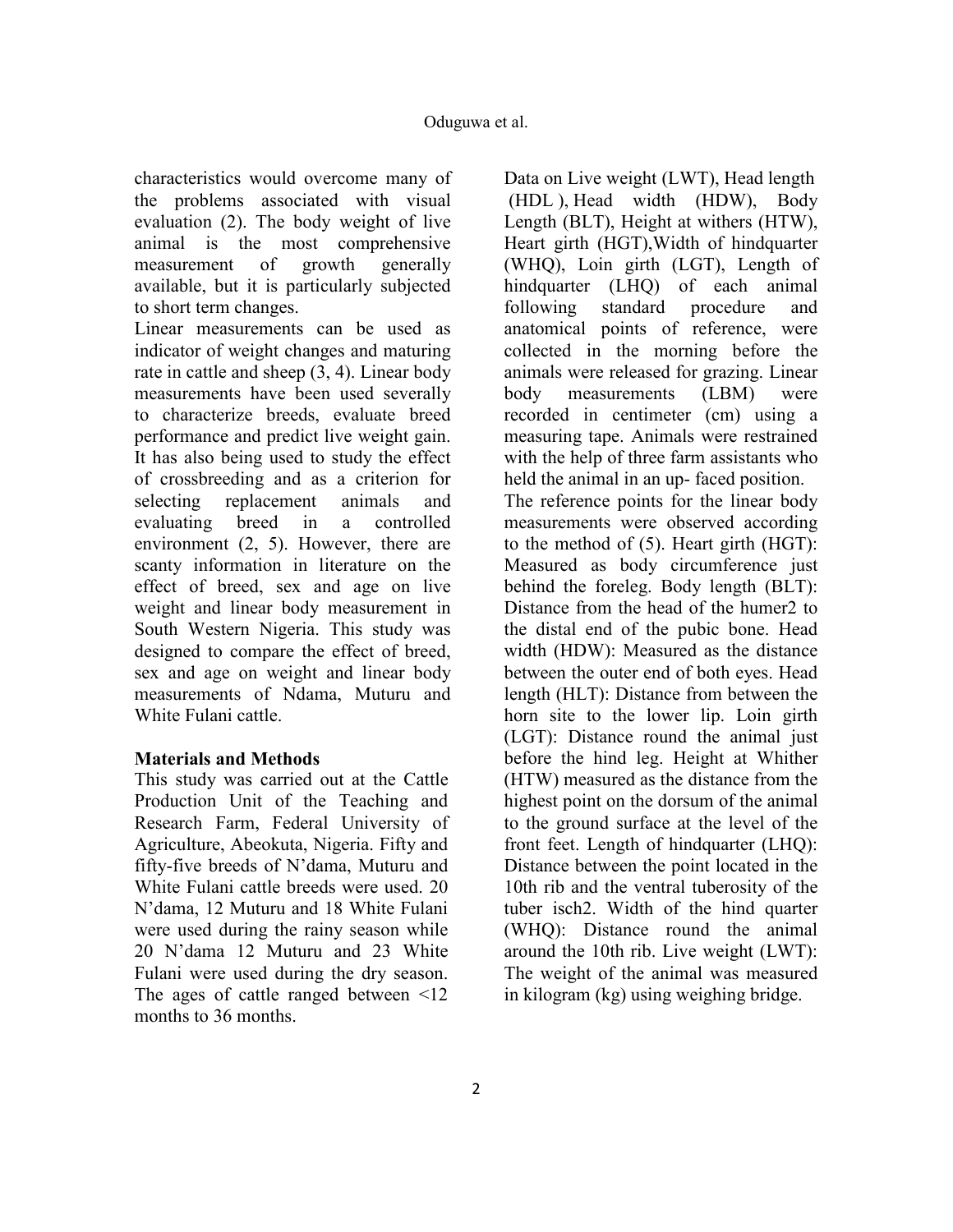### *Statistical analyses*

The interrelationship of live weight and linear measurements were estimated by simple correlation. The live weights were regressed on the linear body measurements separately for breeds, males and females and ages using the following linear and Pearson correlation. Linear regression equation:  $W = a + bG$ 

Where

 $a =$ intercept,

 $W =$ live weight,

 $G =$  linear body measurement and b is gradient.

The linear measurements were subjected to the three regression equations. The goodness of fit  $(R^2)$  was tested to determine the contribution of each of the eight independent variables measured to the prediction of the dependent variable, the body weight of the individual cattle.

## **Results and Discussion**

The mean live weight (kg) and linear body measurements of the cattle at rainy and dry seasons as well as pooled means are presented in Table 1. The mean live weight for rainy and dry seasons of Ndama, Muturu and White Fulani breeds of cattle were 97.35±8.75, 92.92±11.09 and 118.78±9.05; 95.75±9.97, 89.50±12.63, 110.78±9.05, respectively. Pooled mean values for live weight (kg) were 96.55±6.25, 91.21±8.41 and 114.78±6.44. However, the variations in live weight were not significant (P>0.05). White Fulani cattle had the highest live weight value, followed by Ndama and the least value was obtained in Muturu. The animals gained more weight during the rainy season unlike during the dry

season. The pooled value also revealed that White Fulani was the heaviest among the three breed.

The results regarding linear body measurements (cm) from Table 1 shows that apparent variations in the values of HLT, BLT, HTW, WHQ and LGT were significant (P<0.05). Mean values obtained were 35.10±1.43, 36.08±1.84, 40.50±1.51; 78.15±3.37, 82.33±4.13, 90.78±3.38; 91.65±3.37,87.00±4.36, 105.56±3.50;124.10±4.91, 127.17±6.34, 142.33±5.17; and 112.25±4.38, 11.75±5.65, 126.83±4.61 for N'dama, Muturu and White Fulani cattle respectively. These mean values ranged from  $16.60\pm0.58$  to  $17.50\pm0.61$ ; 107.25±5.17 to 121.78±4.22 and  $43.58\pm2.38$  to  $46.61\pm1.94$ , respectively. For linear body measurements taken during the dry season, the differences in mean values among the three African breeds of cattle were not significant (P>0.05). White Fulani cattle had the highest mean for HLT, BLT, HTW and LGT which ranged from  $36.95\pm1.65$  to 111.96±5.00. Muturu had the highest value in HDW  $(17.17\pm0.86)$  while N'dama had the highest means in HGT, WHQ and LHQ. For pooled, the measurements were not significant (P>0.05) except HTW where White Fulani had the highest mean of 101.46±2.50, followed by N'dama 91.70±2.50 and Muturu 86.29±3.35. Table 2 presents the average measurements obtained for live weight and linear body measurement as affected by sex. The values obtained for linear body measurement and live weight were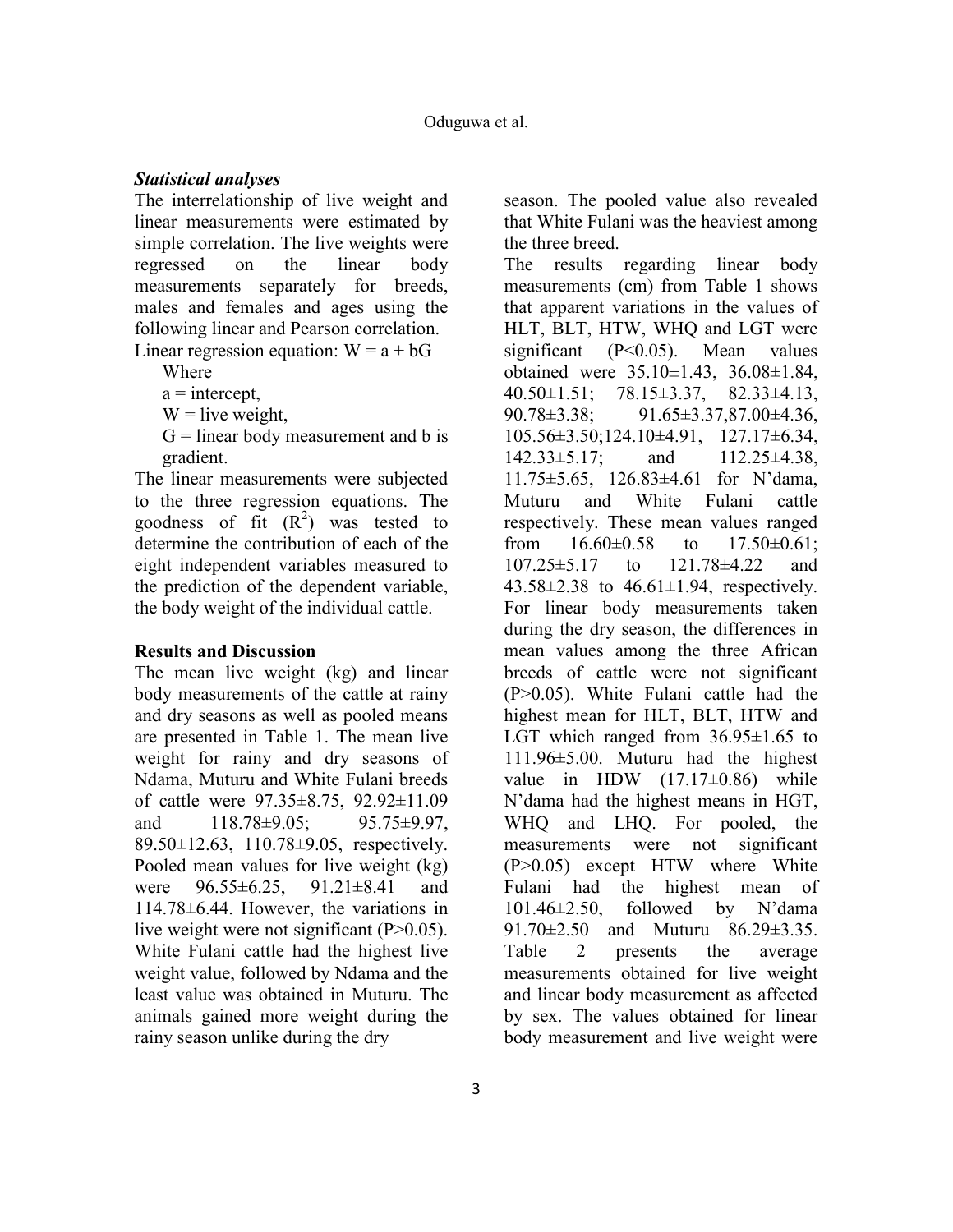higher in bull than in cow. The mean live weight for male and female for rainy season were  $104.94\pm9.35$ , and 103.47±7.01, respectively. The linear body measurement ranged from 17.61±0.61 to 134.28±5.54; and 16.69±0.45 to 130.53±4.09 for the bull (male) and cow (female) respectively, but the difference was not significant (P>0.05). The female in turn had higher values in HDL, HGT, WHQ, LGT, LHQ and LWT than male in the dry season  $(P>0.05)$ . When the data were pooled, the values were not signific ant  $(P>0.05)$ . The effect of age on live weight and linear body measurement of cattle is presented in Table 3. Live weight (kg) of the cattle generally differed significantly  $(P<0.05)$  and increased with age ranging from 61.88±4.78 to 144.24±4.17 during the rainy season. In this study, the result of the experiment revealed significant differences between seasons in live weight and linear body measurements. The live weight and linear body measurements of the cattle breeds decreased with transit from rainy to dry season. This may be attributed to scarcity of forage on which these animals graze during the dry season as a result of drought, although the apparent difference in live weight was not significant  $(P>0.05)$ .

Linear body measurements (LBM) also followed the same pattern, as ages increased the linear body parameters also increased which ranged from 14.25±0.40 to  $106.13\pm3.08$ ;  $17.46\pm0.45$  to 132.00±3.42; 18.86±0.35 to 151.43±2.70 or  $\leq$ 12, 13-24 months and 25-36 months, respectively.

Results observed during the dry season showed decrease in weight 59.43±4.12; 94.92±5.24 and 139.62±4.12 and varied significantly  $(P<0.05)$ . It was obvious that the parameters dropped during the dry season which was probably as a result of the unavailability of pasture. It was observed that the LW increased with age. This observation can be expected since increase in body size and weight of animals arising from laying down of body tissue and growth of skeletal structure are directly related to age (6). Although, value of the LW was lower, this could be attributed to the younger animals sampled in this study and the scarcity of forage and the stress in moving round to scavenge for water and pasture.

The LBM of the cattle increased with age as expected in both seasons and the pooled value. The mean value were positive and significant  $(P<0.05)$  ranging from  $14.25\pm0.40$  to  $151.43\pm2.70$ ; 13.71±0.39 to 146.95±3.22; 13.95±0.28 to 149.19±2.18, respectively. The increment is more between <12 to 13 -24 months. The observation correlates with those of (7, 8) who observed that LBM of N'dama cattle increased with age in a similar manner from birth to 30 month of age. Length of hindquarter was not affected by age and values ranged from 35.62±1.32 to 50.14±1.32.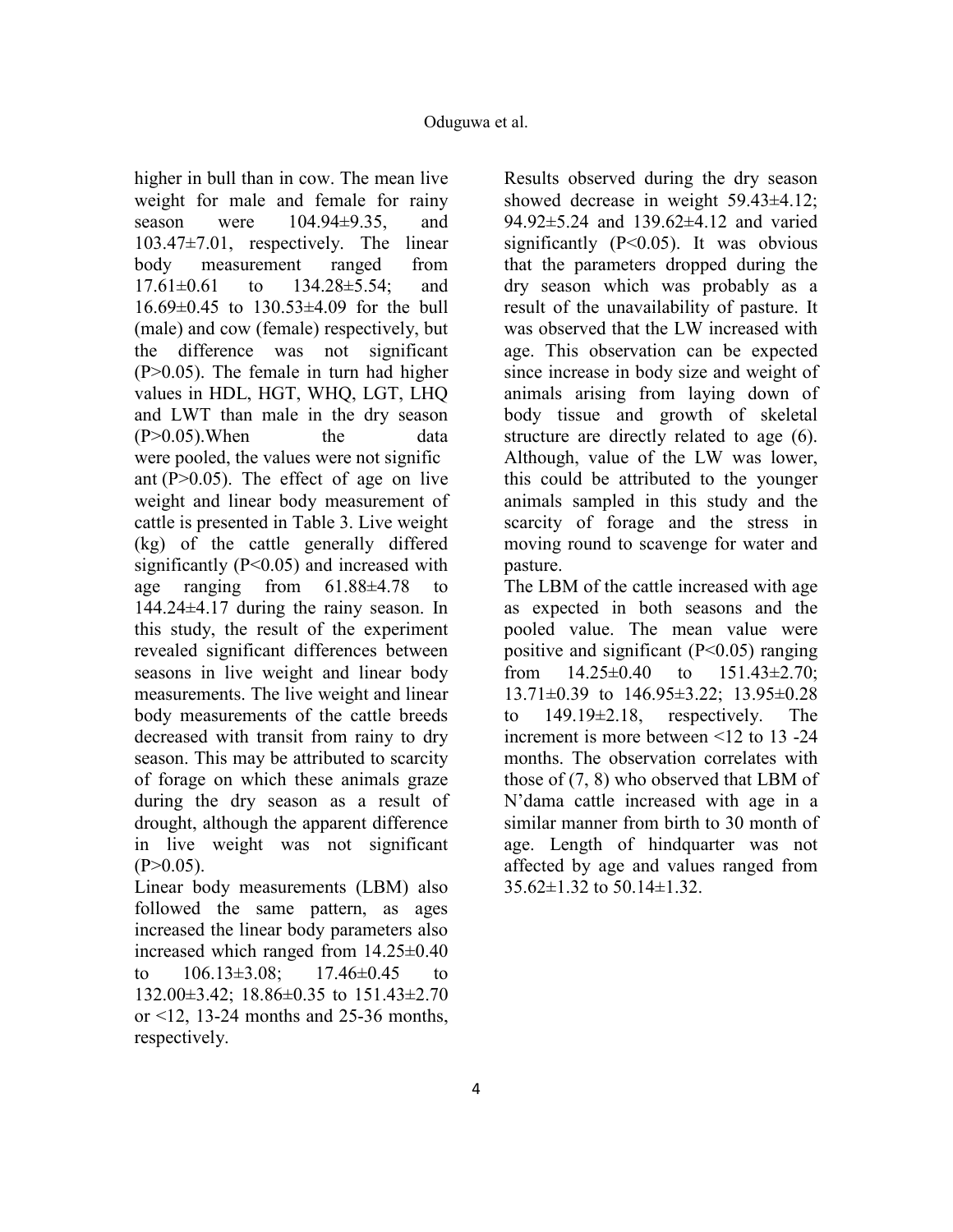## **Table 1: Effect of Breeds on Live Weight (kg) and Linear Body Measurements (cm) of Cattle**

| Rainy season | Ν  | <b>HLT</b>                    | <b>HDW</b>       | <b>BLT</b>               | <b>HTW</b>                     | <b>HGT</b>        | <b>WHO</b>                | LGT                       | LHQ              | LWT(kg)           |
|--------------|----|-------------------------------|------------------|--------------------------|--------------------------------|-------------------|---------------------------|---------------------------|------------------|-------------------|
| N'dama       | 20 | $35.10 \pm 1.43^b$            | $16.60 \pm 0.58$ | $78.15 \pm 3.37^{\circ}$ | 91.65 $\pm$ 3.37 <sup>ab</sup> | $109.95 \pm 4.00$ | $127.10\pm4.91^{\circ}$   | $112.25 \pm 4.38^{\circ}$ | $43.80 \pm 1.84$ | $97.35 \pm 8.75$  |
| Muturu       | 12 | $36.08 \pm 1.84^b$            | $17.00 \pm 0.74$ | $82.33 \pm 4.13^{\circ}$ | $87.00\pm4.36^{\circ}$         | $107.25 \pm 5.17$ | $124.17\pm6.34^{\circ}$   | $111.75 \pm 5.65^{\circ}$ | $43.58 \pm 2.38$ | $92.92 \pm 11.09$ |
| White Fulani | 18 | $40.50 \pm 1.51$ <sup>a</sup> | $17.50 \pm 0.61$ | $90.78 \pm 3.38^a$       | $105.56 \pm 3.50^a$            | 121.78±4.22       | $142.33 \pm 5.17^{\circ}$ | $126.83\pm4.61^{\circ}$   | $46.61 \pm 1.94$ | 118.78±9.05       |
| Dry Season   |    |                               |                  |                          |                                |                   |                           |                           |                  |                   |
| N'dama       | 20 | $35.35 \pm 1.76$              | $16.75 \pm 0.67$ | 78.35 ± 3.94             | $91.75 \pm 3.95$               | $108.80\pm4.99$   | $123.25 \pm 6.27$         | $111.00 \pm 5.37$         | 44.15 $\pm$ 2.02 | $95.75 \pm 9.97$  |
| Muturu       | 12 | $36.08 \pm 2.28$              | $17.17\pm0.86$   | $81.50 \pm 5.09$         | $85.58 \pm 5.10$               | $104.25 \pm 6.45$ | $118.80\pm8.10$           | $105.67\pm 6.93$          | $43.83 \pm 2.61$ | $89.50 \pm 12.63$ |
| W. Fulani    | 23 | $36.95 \pm 1.65$              | $16.26 \pm 0.62$ | $89.96\pm3.67$           | $104.02 \pm 3.68$              | $106.57\pm4.66$   | $122.13 \pm 5.84$         | $111.96 \pm 5.00$         | $42.04\pm1.89$   | 110.78±9.05       |
| Pooled       |    |                               |                  |                          |                                |                   |                           |                           |                  |                   |
| N'dama       | 40 | $35.23 \pm 1.14$              | $16.68 \pm 0.44$ | $78.25 \pm 2.55$         | 91.70 $\pm$ 2.50 <sup>ab</sup> | $109.38 \pm 3.26$ | $125.18\pm4.08$           | $111.63 \pm 3.50$         | $43.98 \pm 1.37$ | $96.55 \pm 6.52$  |
| Muturu       | 24 | $36.08\pm1.47$                | $17.08\pm0.57$   | $81.92 \pm 3.29$         | $86.29 \pm 3.35b$              | $105.75 \pm 4.21$ | $121.08 \pm 5.27$         | $108.71\pm4.50$           | $43.71 \pm 1.77$ | $91.21 \pm 8.41$  |
| W. Fulani    | 41 | $38.51 \pm 1.12$              | $16.81 + 0.43$   | $90.37 \pm 2.52$         | $101.46 \pm 2.50^a$            | $13.24 \pm 3.22$  | $131.00\pm4.03$           | 118.48±3.47               | $44.05 \pm 1.35$ | 114.78±6.44       |

a,b,c: Means on the same column with different superscripts are significantly different (P<0.05)<br>N= Number of animals, HLT=Head length, HDW=Head width, BLT=Body length, HTW=Height at wither, HGT=Heart girth, WHQ=Width of h *Hindquarter, LWT=Weight, Ages=<12, 13-24,25-36months.*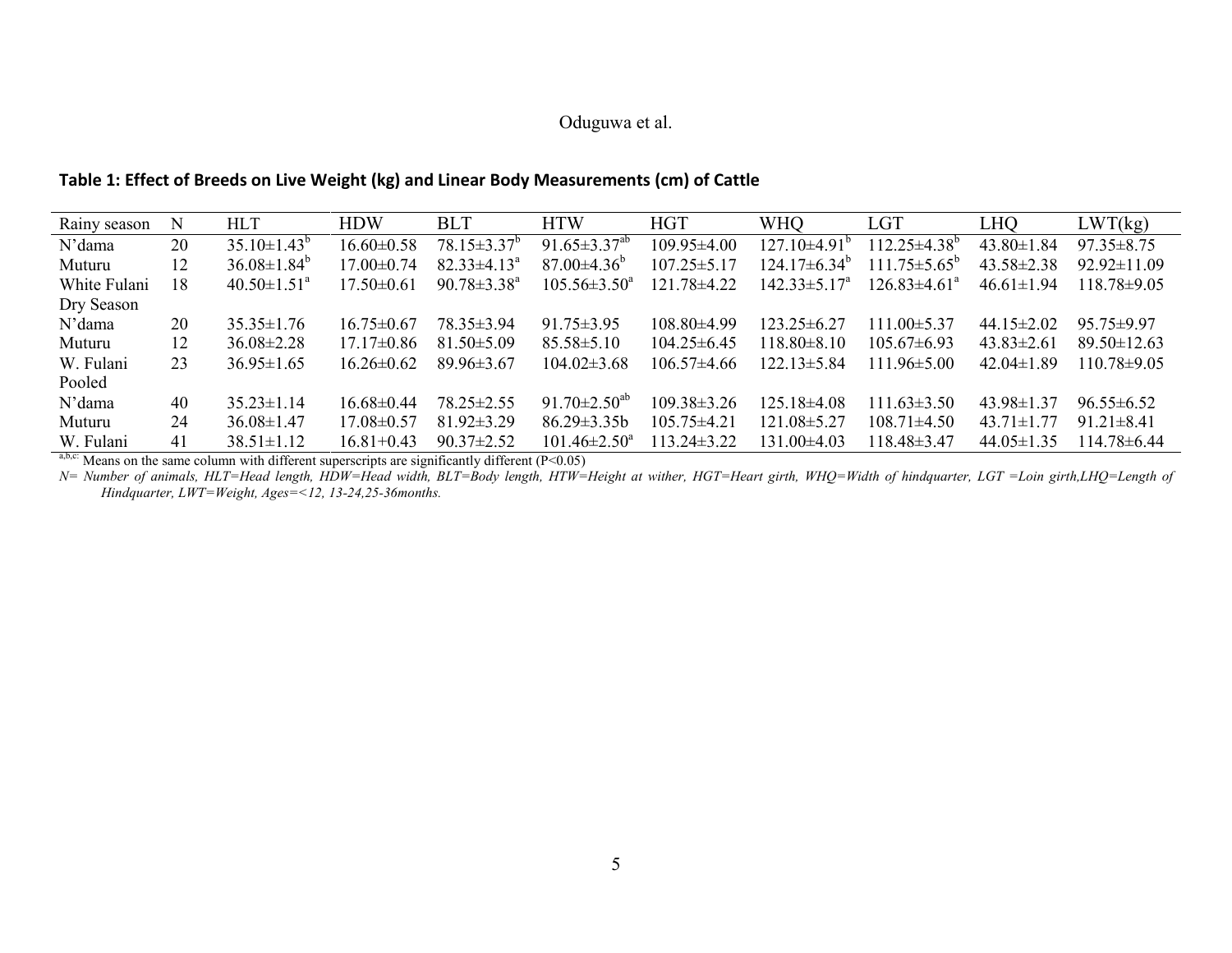## **Table 2: Effect of sex on live weight (kg) and linear body measurements (cm) of cattle**

| Rainy         | N  | HDL                       | <b>HDW</b>       | <b>BLT</b>                    | <b>HTW</b>       | <b>HGT</b>        | <b>WHO</b>        | <b>LGT</b>      | <b>LHQ</b>       | LWT(kg)           |
|---------------|----|---------------------------|------------------|-------------------------------|------------------|-------------------|-------------------|-----------------|------------------|-------------------|
| Season        |    |                           |                  |                               |                  |                   |                   |                 |                  |                   |
| Male          | 18 | $37.94 \pm 1.60$          | $17.61 \pm 0.60$ | $85.11 \pm 3.59$              | $98.72 \pm 3.94$ | $114.94\pm4.4$    | $134.28 \pm 5.54$ | $120.44\pm4.84$ | $45.61 \pm 1.94$ | $104.94\pm9.35$   |
| Female        |    | $32 \quad 3698 \pm 120$   |                  | $16.69\pm0.45$ $82.90\pm2.70$ | $93.75 \pm 2.95$ | $112.78 \pm 3.30$ | $130.53\pm4.09$   | $115.67\pm3.63$ | $44.28 \pm 1.46$ | $103.47 \pm 7.01$ |
| <b>DRY</b>    |    |                           |                  |                               |                  |                   |                   |                 |                  |                   |
| <b>SEASON</b> |    |                           |                  |                               |                  |                   |                   |                 |                  |                   |
| Male          | 23 | $3474\pm162$              | $16\,44\pm0\,62$ | $83.61 \pm 3.62$              | $98.01 \pm 3.79$ | $101.22 \pm 4.51$ | $114.96 \pm 5.68$ | $10478\pm488$   | 41 70 $\pm$ 1 86 | $99.87 + 8.96$    |
| Female        |    | $32 \quad 37.22 \pm 1.37$ | $16.78\pm0.53$   | $82.66 \pm 3.07$              | $94.13 \pm 3.21$ | $110.94\pm3.83$   | $126.94\pm4.81$   | $114.19\pm4.14$ | $4428\pm1.58$    | $100.78 + 7.60$   |
| POOLED        |    |                           |                  |                               |                  |                   |                   |                 |                  |                   |
| Male          | 41 | 36 $15\pm1$ 14            | $16.95 \pm 0.43$ | $84.36 \pm 2.56$              | $94.81 \pm 2.73$ | $107.24 \pm 3.22$ | $123.44\pm4.04$   | $11163\pm3.5$   | 43.42 $\pm$ 1.35 | $102.41 \pm 6.47$ |
| Female        | 64 | $37.06\pm0.91$            | $1673\pm0.34$    | $82.78 \pm 2.05$              | $93.94 \pm 2.18$ | $111.86 \pm 2.58$ | $128.48 \pm 3.24$ | $114.92\pm2.81$ | $44.28\pm1.08$   | $102.13 \pm 5.18$ |

HLT=Head length, HDW=Head width, BLT=Body length, HTW=Height at wither, HGT=Heart girth, WHQ=Width of hindquarter, LGT=Loin girth, LHQ=Length<br>of Hindquarter, LWT=Weight, Ages = <12, 13-24, 25-36 months. N= Number of animal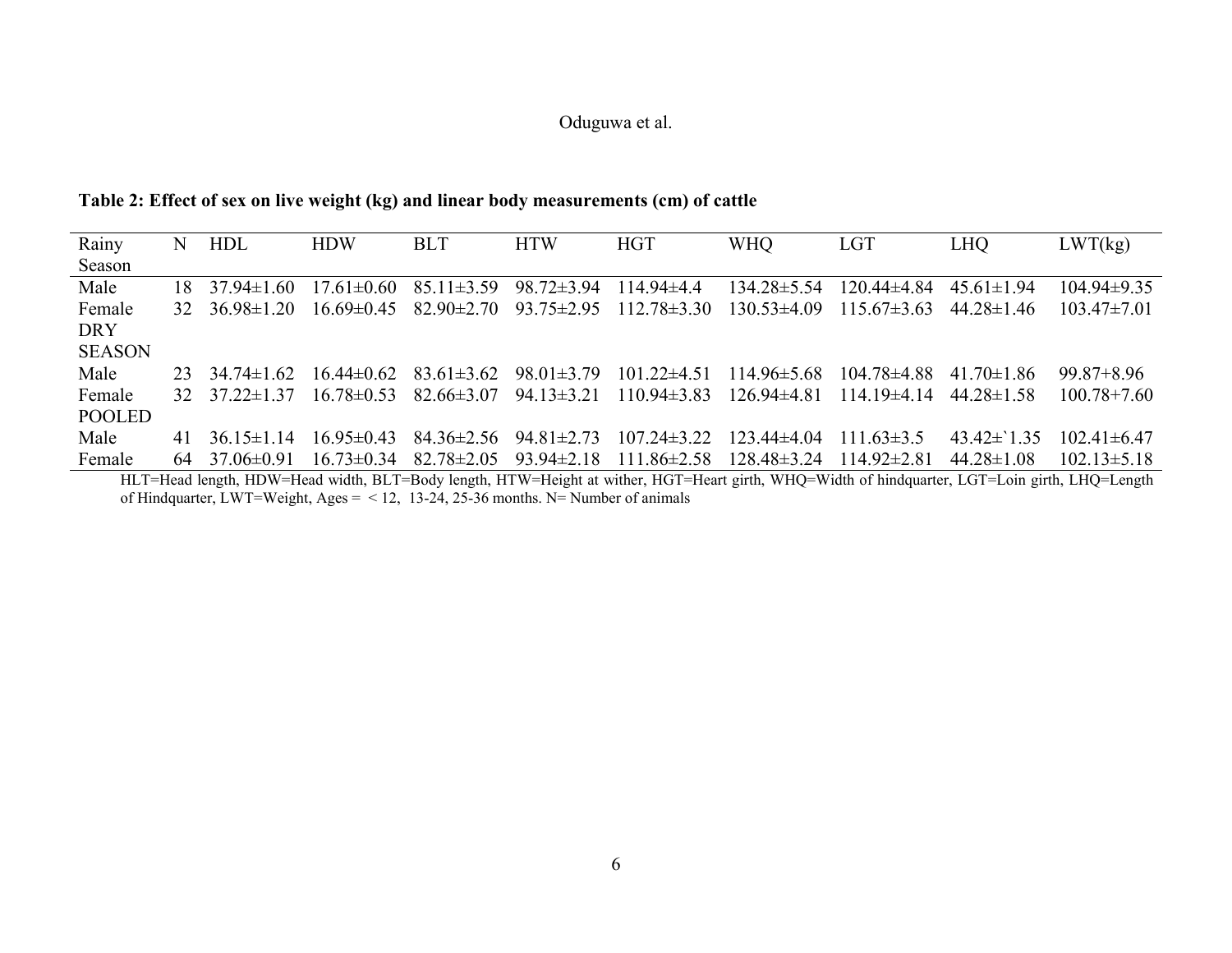## **Table 3: Effect of age on live weight and linear body measurements of the cattle**

| Rainy Season |    | <b>HLT</b>                     | <b>HDW</b>                    | BLT.                          | <b>HTW</b>                    | <b>HGT</b>                   | <b>WHO</b>                     | LGT                            | LHO                            | LWT (kg)                       |
|--------------|----|--------------------------------|-------------------------------|-------------------------------|-------------------------------|------------------------------|--------------------------------|--------------------------------|--------------------------------|--------------------------------|
| $\leq$ 12    | 16 | $29.50\pm0.80^b$               | $14.25 \pm 0.40^{\circ}$      | $67.06 \pm 2.04$ <sup>c</sup> | $79.44 \pm 2.83$ <sup>c</sup> | $92.56 \pm 2.46^{\circ}$     | $106.13 \pm 3.08$ <sup>c</sup> | $94.56 \pm 2.91$ <sup>c</sup>  | $37.75 \pm 1.46^{\circ}$       | $61.88 \pm 4.78$ <sup>c</sup>  |
| $13 - 24$    | 13 | $37.08 \pm 0.88$ <sup>ab</sup> | $17.46 \pm 0.45^{\circ}$      | $83.00 \pm 2.26^{\circ}$      | $94.46\pm3.14^{\circ}$        | $113.46 \pm 2.73^{20}$       | $132.00\pm3.42^{\circ}$        | $118.62\pm3.23^{\circ}$        | 43.08 $\pm$ 1.62 <sup>ab</sup> | 95.69 $\pm$ 5.30 <sup>b</sup>  |
| 25-36        | 21 | $43.33 \pm 0.70^a$             | $18.86 \pm 0.35^{\circ}$      | $96.81 \pm 1.80^a$            | $108.48 \pm 2.40^a$           | $129.62 \pm 2.15^{\text{a}}$ | $151.43 \pm 2.70^a$            | $134.00 \pm 2.54$ <sup>a</sup> | 51.14 $\pm$ 1.28 <sup>a</sup>  | $141.24 \pm 4.17^a$            |
| Dry Season   |    |                                |                               |                               |                               |                              |                                |                                |                                |                                |
| $\leq$ 12    | 21 | $28.05\pm0.78^{\circ}$         | $13.71 \pm 0.39^b$            | $63.33 \pm 2.11^{\circ}$      | $76.95 \pm 2.57$ <sup>c</sup> | $84.95 \pm 2.60^{\circ}$     | $93.95 \pm 3.22$ <sup>c</sup>  | $87.05 \pm 2.91$ <sup>a</sup>  | $35.62 \pm 1.32$               | 59.43 $\pm$ 4.12 <sup>c</sup>  |
| $13 - 24$    | 13 | $37.15 \pm 0.97^{ab}$          | $17.07 \pm 0.50^{\circ}$      | $83.08 \pm 2.68^{\circ}$      | $94.77 \pm 3.26^{\circ}$      | $109.77 \pm 3.31^{ab}$       | $125.46\pm4.09^{\circ}$        | $113.15 \pm 3.23^{ab}$         | $43.15 \pm 1/67$               | $94.92 \pm 5.24^{\circ}$       |
| 25-36        | 21 | $43.71 \pm 0.78$ <sup>a</sup>  | $18.86 \pm 0.40^a$            | $96.19 \pm 2.11^a$            | $108.27 \pm 2.50^a$           | $127.00 \pm 2.60^{\circ}$    | $146.95 \pm 3.22^{\text{a}}$   | 131 $62\pm2.90^{\circ}$        | $50.14 \pm 1.32$               | $139.62\pm4.12^a$              |
| Pooled       |    |                                |                               |                               |                               |                              |                                |                                |                                |                                |
| $\leq$ 12    | 37 | $28.68\pm0.56^{\circ}$         | $13.95 \pm 0.28^b$            | $64.95 \pm 1.47$ <sup>c</sup> | $78.03 \pm 1.88$ <sup>c</sup> | $88.24 \pm 1.83^b$           | $99.22 \pm 2.32$ <sup>c</sup>  | $90.30 \pm 2.09$ <sup>c</sup>  | $55.95 \pm 3.12$ <sup>c</sup>  | 59.97 $\pm$ 3.12 $^{\circ}$    |
| $13 - 24$    | 26 | $37.12 \pm 0.66^{ab}$          | $17.62 \pm 0.33$ <sup>a</sup> | $83.04 \pm 1.75^{\circ}$      | $94.62 \pm 2.18^{\circ}$      | $111.62 \pm 2.18^{ab}$       | $128.73 \pm 2.77$ <sup>b</sup> | $115.89 \pm 2.49^{\circ}$      | $95.31 \pm 3.72^{\circ}$       | $95.31 \pm 3.72^b$             |
| 25-36        | 42 | $43.52 \pm 0.52^{\text{a}}$    | $18.86 \pm 0.26^{\circ}$      | $96.50 \pm 1.38$ <sup>a</sup> | $108.38 \pm 1.7$              | $128.31 \pm 1.72^{\text{a}}$ | $149.19 \pm 2.18^a$            | $132.81 \pm 1.96^a$            | $140.43 \pm 2.93$ <sup>a</sup> | $140.43 \pm 2.93$ <sup>a</sup> |

a,b,c: Means on the same column with different superscript are significantly different ( $P<0.05$ )

 *HLT=Head length, HDW=Head width, BL=Body length, HTW=Height at wither, HGT=Heart girth, WHQ=Width of hindquarter, LGT=Loin girth, LHQ=Length of Hindquarter, LWT=Weight, Ages = < 12, 13-24, 25-36 months. N= Number of animals*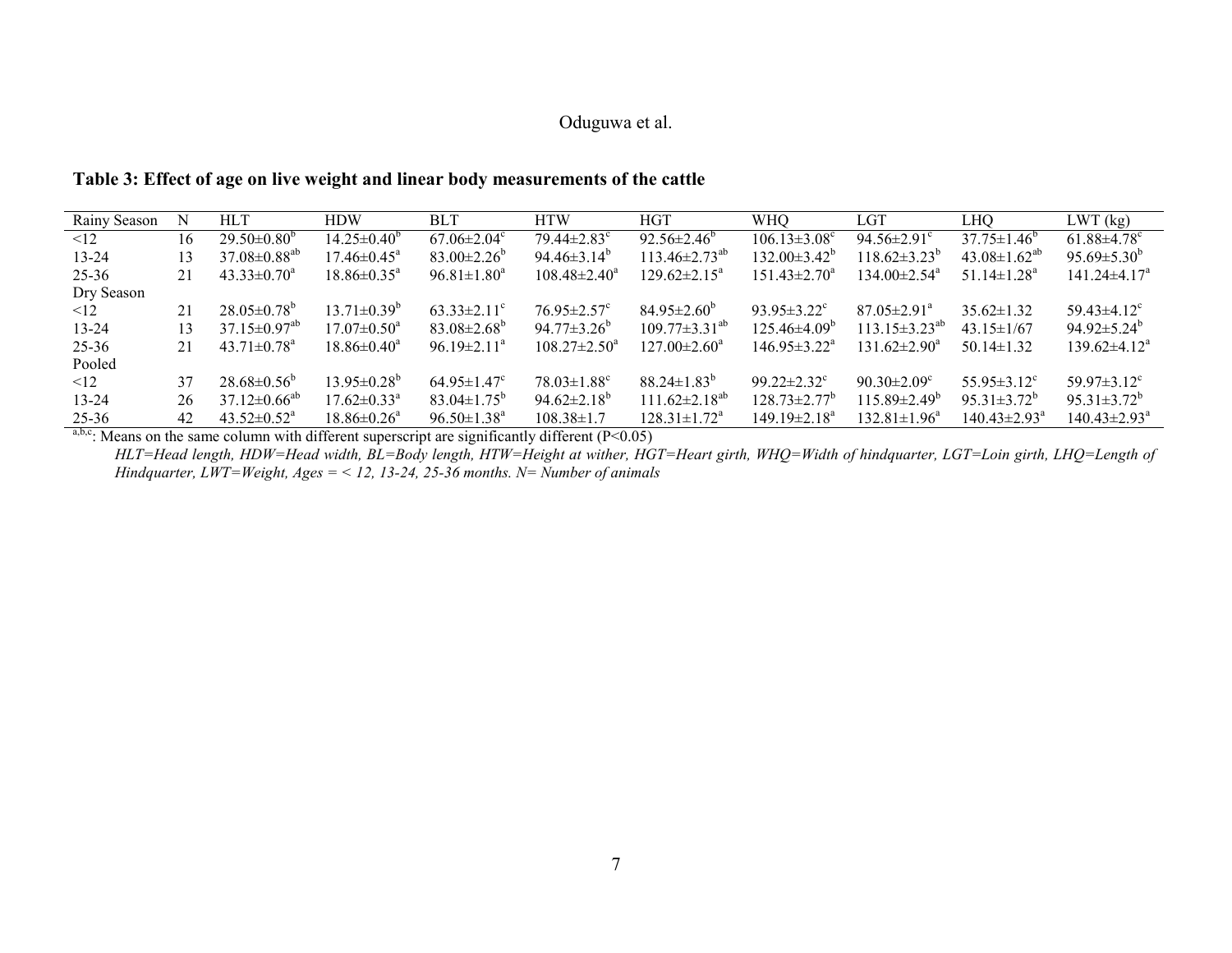The HLT, HDW, BLT, HTW, HGT, WHQ, LGT and LHQ also increased with age and varied significantly  $(P<0.05)$ . Only length of hind quarter was not affected by age. The values ranged from 35.62±1.32 to 50.14±1.32. When the data were pooled, the parameters equally revealed that the values were significant  $(P<0.05)$ .

Results of the correlation coefficients of the linear measurements to one another and to the live weight are presented in

Table 4. The linear measurements, head length (HLT), head width (HDW), body length (BLT), height at wither (HWT), hearth girth (HGT), loins girth (LGT), length of hind quarter (LHQ),weight of hind quarter (WHQ), were highly correlated with live weight (LWT) (9,10). Head length had the highest correlation coefficient with live weight  $(R^2=0.936)$ while the correlation coefficient between live weight and head width was the least  $(R^2=0.825)$ .

**Table 4: Correlation matrix of live weight and Linear Body Measurements of Cattle** 

| Parameters    | HL    | <b>HDW</b> | <b>BL</b> | <b>HTW</b> | HG    | <b>WHQ</b> | LG    | <b>LHQ</b> | LW    |
|---------------|-------|------------|-----------|------------|-------|------------|-------|------------|-------|
| HL            | 1.000 |            |           |            |       |            |       |            |       |
| <b>HDW</b>    | 0.879 | 1.000      |           |            |       |            |       |            |       |
| BL            | 0.968 | 0.861      | 1.000     |            |       |            |       |            |       |
| <b>HW</b>     | 0.879 | 0.744      | 0.870     | 1.000      |       |            |       |            |       |
| HG            | 0.946 | 0.848      | 0.940     | 0.870      | 1.000 |            |       |            |       |
| <b>WHQ</b>    | 0.932 | 0.823      | 0.931     | 0.868      | 0.978 | 1.000      |       |            |       |
| LG            | 0.924 | 0.835      | 0.926     | 0.865      | 0.960 | 0.968      | 1.000 |            |       |
| <b>LHQ</b>    | 0.833 | 0.781      | 0.844     | 0.691      | 0.876 | 0.865      | 0.847 | 1.000      |       |
| <b>WEIGHT</b> | 0.936 | 0.825      | 0.923     | 0.848      | 0.932 | 0.935      | 0.918 | 0.855      | 1.000 |

HLT=Head length, HDW=Head width, BLT=Body length, HTW=Height at wither, HGT=Heart girth, WHQ=Width of hindquarter, LGT=Loin girth, LHQ=Length of Hindquarter, LWT= Live Weight (P<0.01)

#### **Conclusion and Application**

- 1. White Fulani was the heaviest breed of the three African breeds of cattle.
- 2. Live weight and linear body measurements of N'dama, Muturu and White Fulani breeds were predominantly influenced by breed and age.
- 3. Live weight can be predicted more accurately from any of the linear body measurements in cattle.

### **References**

1 Abanikannda, O. T. F. and Leigh, A. O. (2002). Comparative (Visual and condition) scoring of Zebu cattle in Lagos State. In A.O Fanimo and J.A. Olanite (eds)